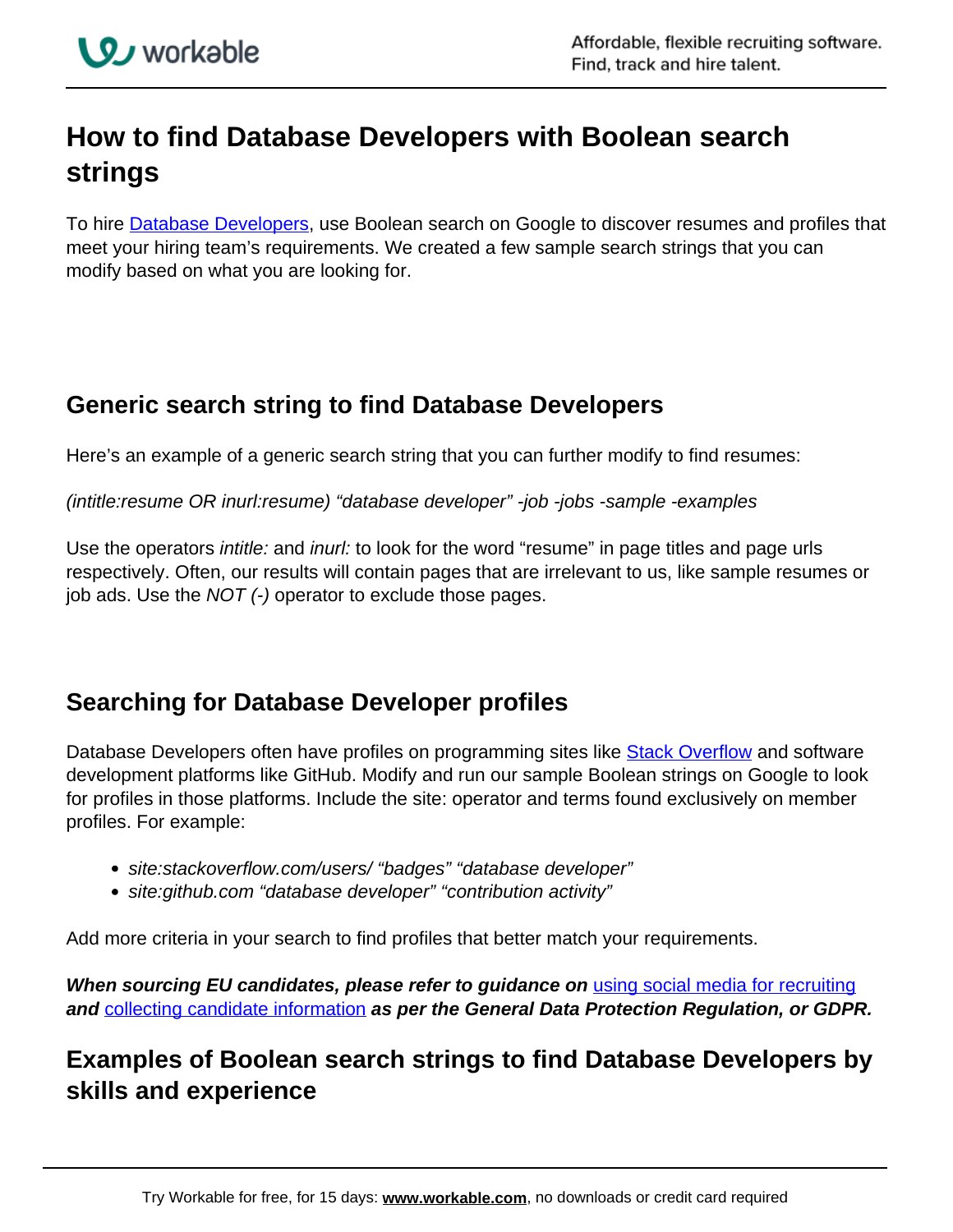

### **Find Database Developers who:**

#### **Know Python**

(intitle:resume OR inurl:resume) "database developer" Python -job -jobs -templates -sample -samples -examples -indeed -hire

#### **Are familiar with specific open source relational databases**

(intitle:resume OR inurl:resume) "database Developer" (PostgreSQL OR Postgres) -job -jobs -sample -examples -template

#### **Have worked with NoSQL Databases**

(intitle:resume OR inurl:resume) "database developer" (CouchDB OR Cassandra) -job -jobs -template -sample -openings

#### **Have experience in startups**

(intitle:resume OR inurl:resume) "database developer" startup -job -jobs -template -samples

#### **Can write documentation and manuals**

(intitle:resume OR inurl:resume) "database developer" ("technical writing" OR "developed documentation" OR "technical documentation") -job -jobs -template -samples -resumes -hire

#### **Are familiar with the Microsoft SQL server product suite**

(intitle:resume OR inurl:resume) "database developer" (SSIS OR SSAS OR SSRS) -job -jobs -template -sample

### **Sample string to search for resumes of Database Developers in various formats**

(intitle:resume OR inurl:cv) (filetype:pdf OR filetype:doc OR filetype:txt) "database developer" -job -jobs -sample -templates -template

### **Examples of Boolean search strings to find Database Developers by location**

**By state or city:**